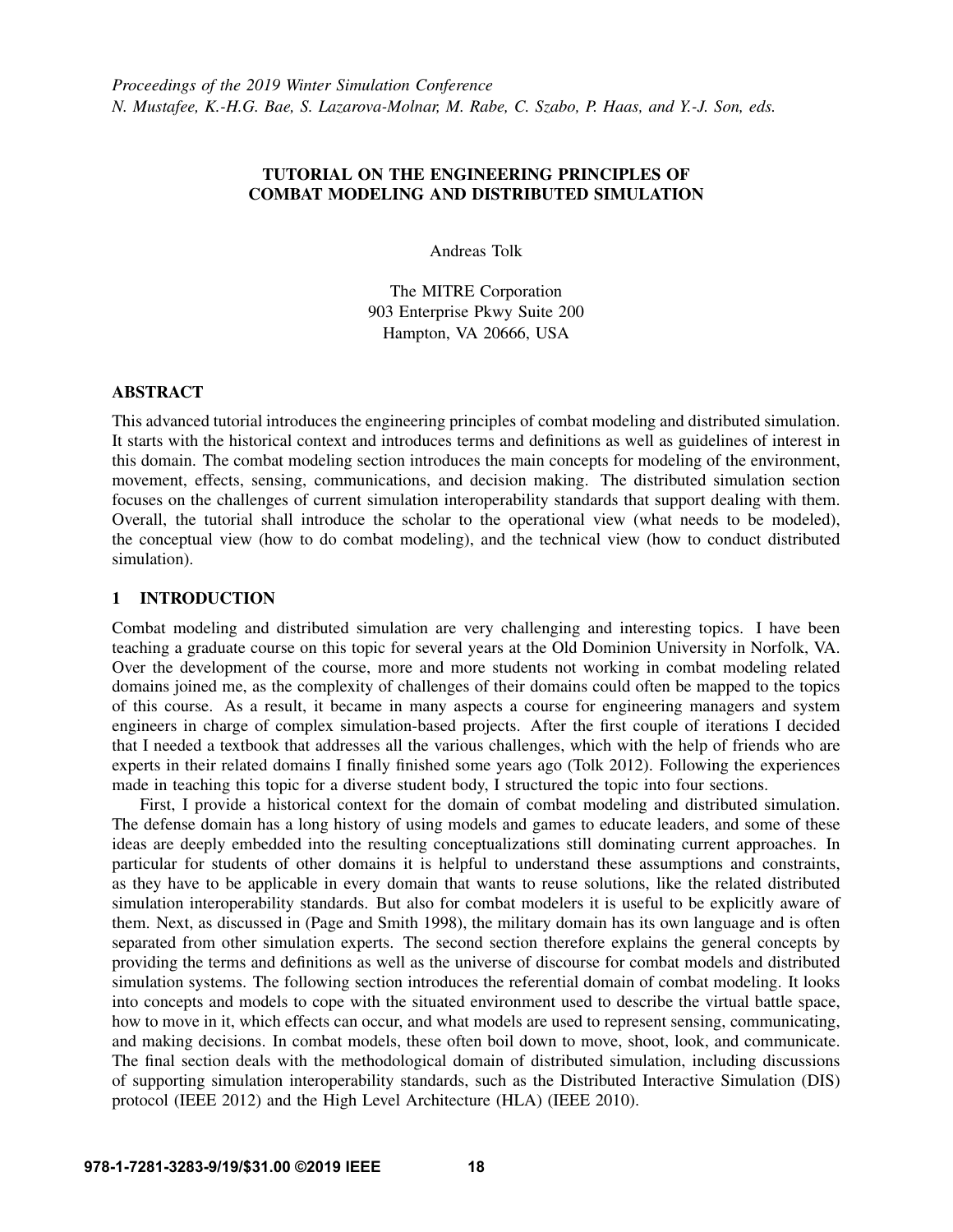The objective of this tutorial is that the participants will understand the main principles of combat modeling and distributed simulation. They will know the basic algorithms, constraints, and application areas, and the interplay between the different challenges. Through methods from the fields of operations research, computer science, and engineering, participants are guided through the history, current training practices, and modern methodology related to combat modeling and distributed simulation systems. The tutorial intends to provide a comprehensive overview of the engineering principles and state-of-the-art methods needed to address the many facets of combat modeling and distributed simulation addressing the operational view – what needs to be modeled – the conceptional or referential view – how to model the resulting propertied concepts, activities, and effects — and the technical or methodological view – how to implement and use a distributed simulation solution. It is an updated version of the tutorial [\(Tolk 2016\)](#page-14-4).

#### 2 HISTORY

To better understand the state of the art regarding combat modeling and distributed simulation it is beneficial to know where we are coming from. The military domain has a long standing history of using games to educate their members in strategic thinking. Games like the Indian Chaturanga, the Chinese game Go, and Chess were often played by nobility to prepare the future decision makers for their tasks. It may be of interest that the idea of maneuvers was not really known before the Roman armies trained their soldiers in "bloodless battles" first documented around 100 B.C. Most soldiers before were "trained on the job." The idea of using maneuvers gave the Romans a huge advantage and became a building block for all future military organizations.

Another significant step was conducted by Prussia. Baron von Reisswitz introduced the "Kriegsspiel" in 1811. As the war counselor in Prussia he used a representation of the terrain, different blocks representing the different army branches – like infantry, cavalry, and artillery – guided by a rulebook on movement and attrition to educate his officers. His son introduced the idea of paper maps, standardized figures, and better rules in 1824 and was so successful that the Prussian Chief of Staff von Muffling ordered the use of wargames throughout the Prussian Army. The Prussian successes in battle did lead many other nations to adopt wargaming. Major Livermore improved the attrition models in 1883 by incorporating historical data to validate his numbers and tried to introduce the idea of wargaming to General W. T. Sherman, the Commanding General of the U.S. Army. However, still under the impression of the brutal encounters of the Civil War that required many more human factors than could be captured in wargaming, he discouraged the use of this approach by stating: "Men are not wooden blocks!" This hindered the use of wargames in the USA until the modern days, when nations like Germany and Japan proved the value of this approach on the battlegrounds of two world wars. From the 1930s, through WWII, and on into the Cold War, the armies of the world (including the United States) developed and employed many different forms of tabletop wargaming. The complexity of the games required, often, large staffs of referees, many complicated charts and tables governing the actions units in the game could be ordered to undertake, and complex calculations concerning the adjudication of not only combat, but logistics operations and integrated movement functions (airlifts, littoral landings, etc).

The first modern simulators were flight simulators, starting with the Link simulator of the 1930s (first released by Ed Link in 1929 as a prototype). This was a simple device that was intended to give training pilots a feel of what it was like to handle the controls in a moving platform, before actually attempting to fly a plane. The company is still in existence as L3, and is still in the Flight Simulator business. The first fully instrumented Link unit was sold to US Navy in 1931 for \$1,500. Shortly thereafter, the Army took delivery of its Link Trainers in 1934. Not only were they credited with saving vast sums of money and time, they also saved the lives of pilots during training, and after (with the skills taught). According to a report to the US House of Representatives, these trainers were estimated to have saved the Army Air Corp at least 524 lives, \$129,613,105 and 30,692,263 man hours in one year.

In the 1960s as computers became more powerful, and the explosion of ideas concerning input and output devices began, the idea of visualizing data came back around, and this time it was taken seriously.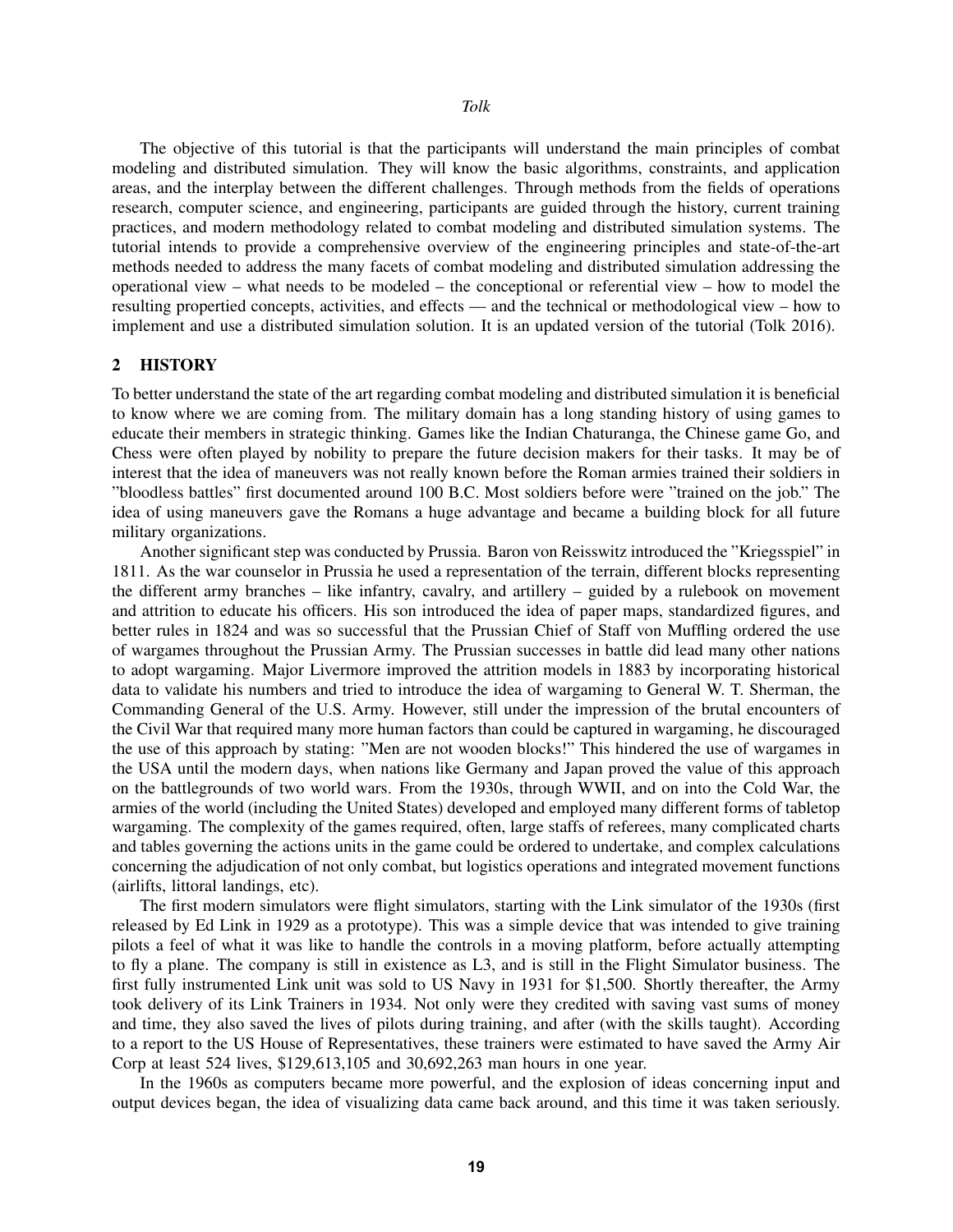All along this time, vehicle simulators became more and more complex and realistic. Finally, in the 1970s and 1980s the first ground vehicle simulators became available.

In parallel to the simulators, simulations became more powerful as well (definitions for both will be given in section 3.1). They represented more and more complex combat situations in more and more challenging terrains to decision makers in the headquarters in so-called computer assisted exercises (CAX) [\(Cayirci and Marincic 2009\)](#page-14-5). Constructive simulation systems stimulated common operational pictures and received orders from the command and control systems. The supporting de facto standard was the Aggregate Level Simulation Protocol (ALSP). This protocol supported a world-wide federation of systems in the USA, Germany, and Korea and was very successful. To close the gap between the simulator and the simulation world, the High Level Architecture (HLA) was introduced and internationally standardized as IEEE1516.

Today, the use of simulators and simulations in common federations is the rule for military training and education. The biggest and most expensive exercise may be Millennium Challenge 2002. It brought simulators and simulations from all over the nation together for a three week long event (July 24–Aug. 15, 2002), was sponsored by U.S. Joint Forces Command, and has been estimated to have cost approximately \$250 million. A historical review on military simulation at the WSC is published in [\(Hill and Tolk 2017\)](#page-14-6).

#### 3 GENERAL CONCEPTS

The concepts, terms, and scenario elements of combat modeling were introduced to the Winter Simulation Conference in [\(Page and Smith 1998\)](#page-14-1). One of the particular challenges in this domain are the military terms and abbreviations, but also the special terms used often uniquely in the simulation descriptions. We can only deal with a very limited subset here and have to refer to additional literature for the interested reader.

#### 3.1 Terms and Definitions

*Models* are target driven, purposeful abstractions and simplifications of a perception of reality. The perception will be shaped by cognitive, physical, and legal constraints. *Simulations* are the execution of models over time, in many cases using computers to execute a programmed version of the model to do so. If the resulting device is used to provide stimuli and feedback to an individual or a group of trainees, this device is a *simulator*. Typical examples are driving simulators or battle simulators that provide a realistic virtual environment in which individuals or crews can train. If a system explicitly provides stimuli for a predefined target system in a predefined structure via predefined interfaces, we talk about a *stimulator*. They are often used to generate test cases for new system, e.g., to check if a new battle command system can handle the required number of incoming messages as specified.

In the same context, *live, virtual, constructive (LVC) simulation* is defined. The easiest way to understand the three concepts is to look at people, systems, and the operation. If real people use the real systems to participate in a simulated operation, then we are talking about live simulations. If real people use simulated systems or simulators to participate in a simulated operation, then we are talking about virtual simulations. If simulated people use simulated systems to participate in a simulated operation, then we are talking about constructive simulations. For military training events it is often advantageous to include all three types to support the needs of the trainees.

The model hierarchy of military simulations is often depicted as a pyramid. On the top, theater/campaign level models allow to analyze force structures or force designs and provide training for high–level decision makers and their staff. The next level are mission or battle level models that are used for doctrine, mission planning, force employment, and force modernization. Many CAX events are also supported by this level of models and simulation systems. The difference between theater and mission level is the scope of the simulated engagement. The activities to defend Western Europe during the Cold War or the military activities conducted within the Operation Iraqi Freedom are theater level, while main events like the 1942–1943 Battle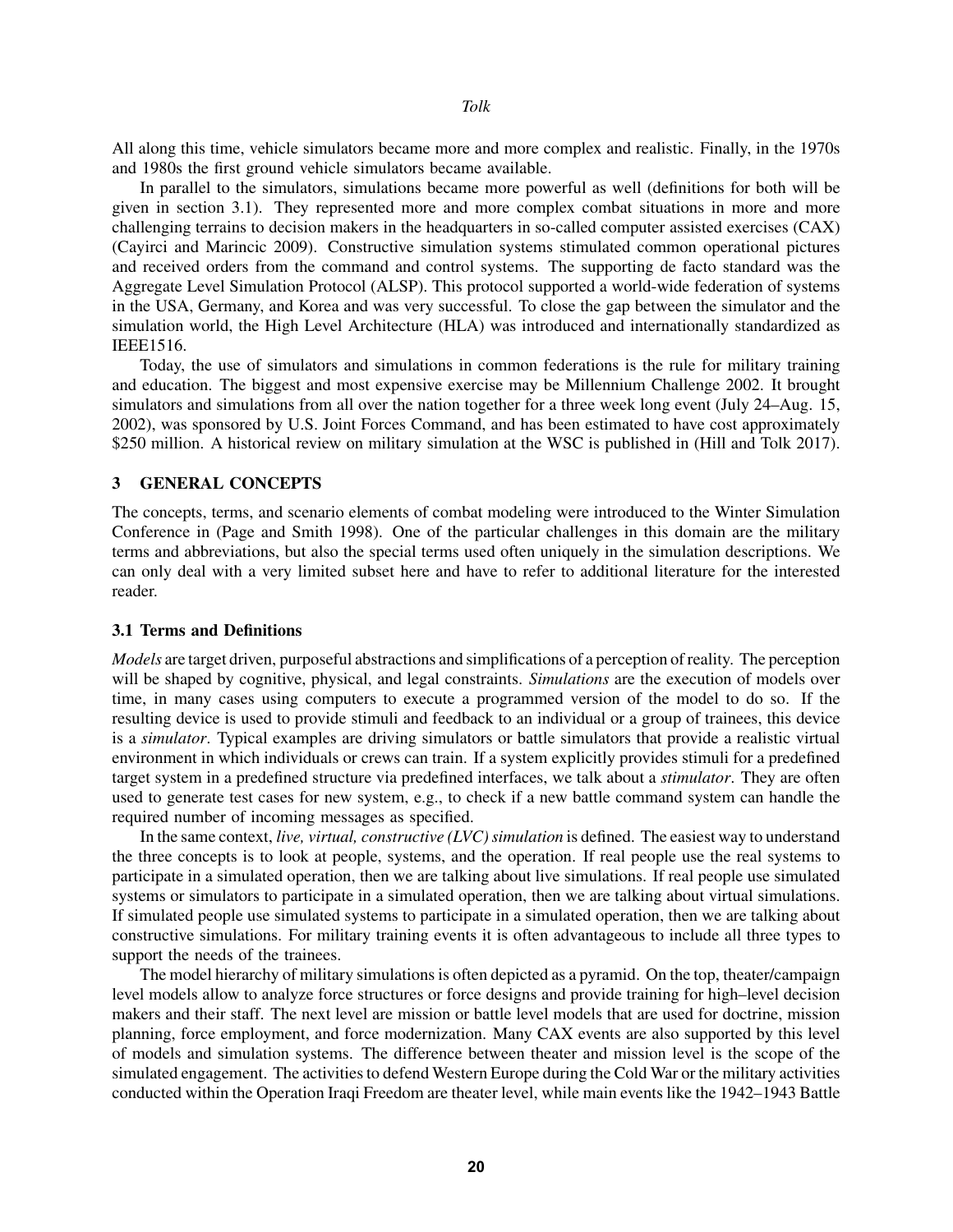for Stalingrad or the 2003 Battle for Baghdad are examples for the mission level. Tactical improvements as well as weapon system level engagements are covered by engagement level models representing one on one or many to many duels. Finally, the engineering level provides high-resolution support for Research & Development of weapon system components. The effect of new ammunition or new types of armor are

Another set of terms used to describe the different resolution levels are *entity level simulation* versus *aggregate level simulation*. On the entity level, high resolution models are used representing individual weapon systems, often simulating all military processes individually. If several systems are combined into a unit that becomes the simulated entity, we talk about aggregated simulation. If only weapon systems of the same type are aggregated, we call this a homogeneous unit, otherwise it is a heterogeneous unit.

One of the main challenges in decision making is coping with uncertainties and minimizing the associated risks. If a simulation does not contain any random parameters and always produces the same output for a given input, it is *deterministic*. If probabilistic components are used to represent not only point estimates but to generate variations in the simulation following the laws of statistics, the simulation becomes *stochastic.*

When addressing the universe of discourse for a simulation system, we have to address*scope, resolution, and structure.* Resolution answers the question of how detailed something is modeled in the simulation system. The more detail is added, the higher the resolution. Scope answers the question about what is represented in the simulation system. What has been recognized as important in the viewpoint of one simulation may have been seen to be neglectable in another simulation system. Structure describes how observed details are grouped into concepts. The same attributes can be used to describe different concepts in two simulation models, resulting in different structures that are used to categorize the observations of the real system. These terms are often subsumed under the challenge of multi–resolution modeling.

The next three terms are often confused: *fidelity, resolution,*and *credibility.*Fidelity of a simulation is the accuracy of the representation when compared to the real world system represented. A simulation is said to have fidelity if it accurately corresponds to or represents the item or experience it was created to emulate. As discussed above, resolution of a model or a simulation is the degree of detail and precision used in the representation of real world aspects in a model or simulation. Credibility is the level of trust of the user of the model. This level can vary and is user dependent as well as application domain dependent. Credibility is the quality or power of inspiring belief, or the capacity for belief.

The engineering methods of *verification, validation, and accreditation (VV&A)* help determine if a simulation is correct and usable to solve a given problem. Validation is defined as the process of determining the degree to which a model or simulation is an accurate representation of the real world from the perspective of the intended use. The scope is therefore the behavioral or representational accuracy. It answers the question: Did we build the correct simulation? Verification is the process of determining that a model or simulation implementation accurately represents the conceptual description and specifications. The scope is transformational accuracy. It answers the question: Did we build the simulation correctly? Accreditation is the official determination that a model or simulation is acceptable to use for a specific purpose. While this is required for military simulations in the USA, other nations are often talking about acceptance and do not apply the same formal process. A good overview of the state of the art for general  $V\&V$  is given in [\(Sargent 2013\)](#page-14-7).

#### 3.2 Scenario Elements

simulated on this level.

In this subsection, some military terms are introduced to describe the elements that most likely will make up a scenario. In order to support the military, the simulation engineer has to understand what the mission is (the big picture), what capabilities are required to conduct the mission successfully, what relations are needed to conduct the tasks in an orchestrated manner, what system can be modeled that provide the needed capabilities as well as the communication, and what the time constraints are. In other words, what is needed to effectively and efficiently conduct the mission?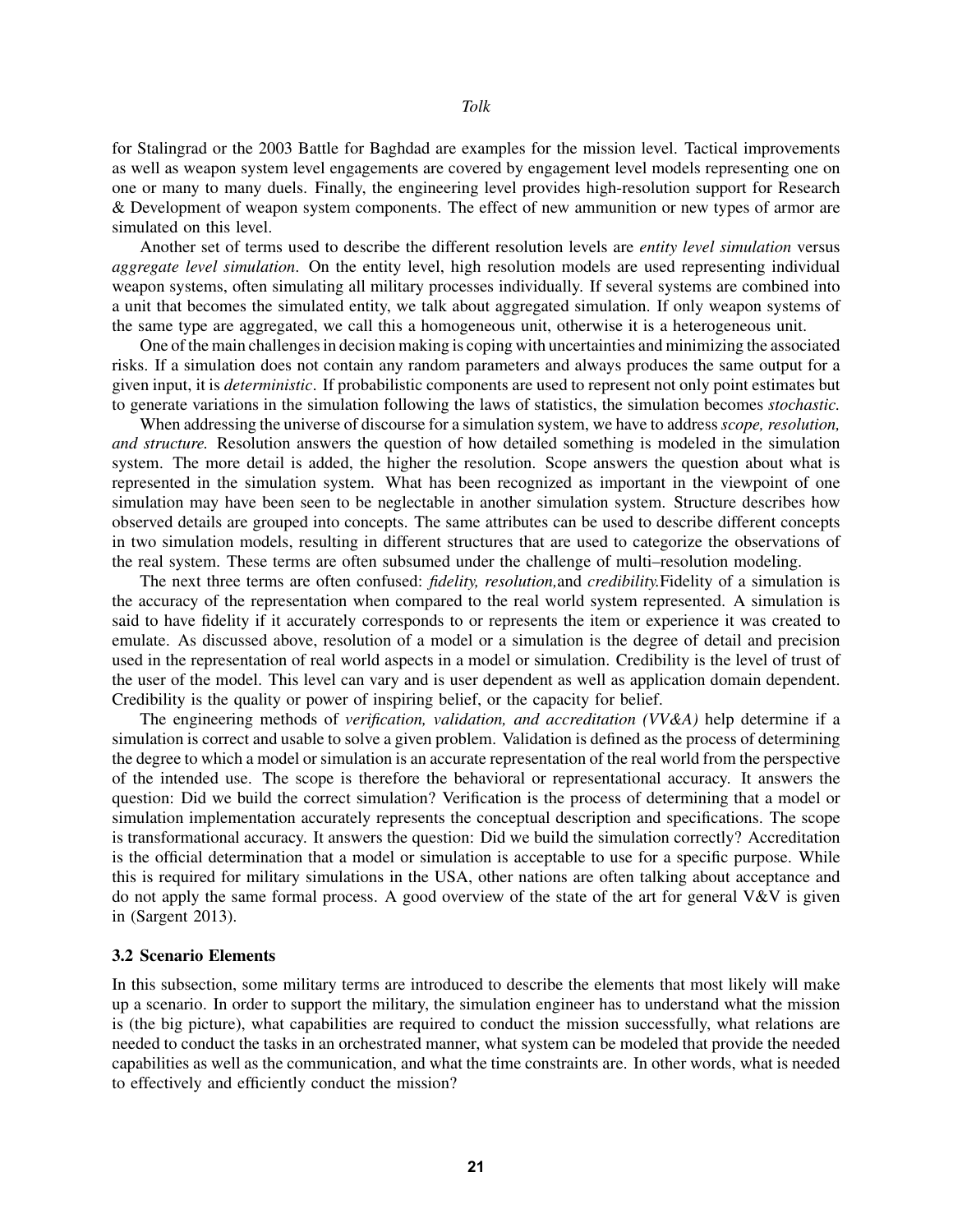It is pivotal for the simulation engineer to be aware of the harmonization and alignment principle that addresses the triangle of represented concepts, internal decision logic, and external evaluation logic. It is obvious that if we want to evaluate something, it needs to be modeled. But how much detail is enough? The question can only be answered in collaboration with the sponsor, but every detail needs to play a role in the internal decision rules and must be considered in the external evaluation for success, the measures of effectiveness – how well are needed functions performed – and measures of performance – how much do they contribute to the success of the mission. If the internal decision rules are not aligned with what is evaluated as a success externally, we are wasting resources. If the focus lies on different attributes of the concepts, discontinuities will be observed. It is the task of the simulation engineer to avoid this for all scenario elements.

Land Components: Land based operations, such as conducted by the army, are characterized by the distribution and range of the weapon systems, sensors, and communication means, or aggregations thereof. The following list describes some typical elements.

- Infantry is made up of soldiers, sometimes modeled as squads, with handheld firearms, like rifle, machine guns, or even anti-tank missiles. They may be protected by body armor, but, in general, are soft targets that should avoid direct fire without protection.
- Infantry transportation is provided by off-road capable vehicles, like Jeeps or High Mobility Multipurpose Wheeled Vehicle. They are normally not armored and have only light weapons, like mounted machine guns.
- Armored Fighting Vehicles, sometimes referred to as Infantry Fighting Vehicles or Mechanized Infantry Combat Vehicles, are light tanks designed to carry infantry into battle and provide fire support for them. They carry several soldiers that may be able to engage in battles while being in the tank and have light to medium weapon systems for direct fire.
- Main Battle Tanks carry the main part of direct fire battles. They have strong armor and heavy weapons.
- Mortars are high-angle-of-fire weapons that fire ammunition in a high angle so that it falls onto the enemy. Mortars come in several sizes, from small mortars that can be used and carried by infantries to bigger mortars that are part of the artillery.
- Main artillery systems are howitzers and rocket launchers. Howitzers can be towed or self-propelled. As a rule, Howitzers fire ammunition while rocket launchers, often MLRS, launch self-propelled rockets, but there are exceptions for modern howitzers.
- Army aviation focuses most often on helicopters, often referred to as rotary wing air craft, but also uses fixed wing air craft. These are used mainly for transportation and air based fire support.

These systems are aggregated into combat or maneuver units, fire support units, combat engineers, air defense units, and aviation units. Headquarters, communications and networks, and logistics and supply are additional challenges to cope with.

Air Components: Air components are as complex as land operations, but due to the high speed of their operations, the focus lies more often on the individual events connected with aircraft in the sky, so called sorties, than the overall number of entities available. Many models of air operations are therefore more activity driven than their land-based cousins, which focus on the entities and objects instead. However, their typical weapon systems include fighters, bombers, and many special task platforms.

- Fighters are highly maneuverable, but often short range aircraft. They engage hostile fighters and escort own bombers to protect them from air attacks.
- Bombers are less maneuverable, but usually have a long range. They are mainly designed to attack ground targets or sea targets dropping bombs or launching shorter range missiles.
- Transportation aircraft in various sizes provide the means for air lift operations.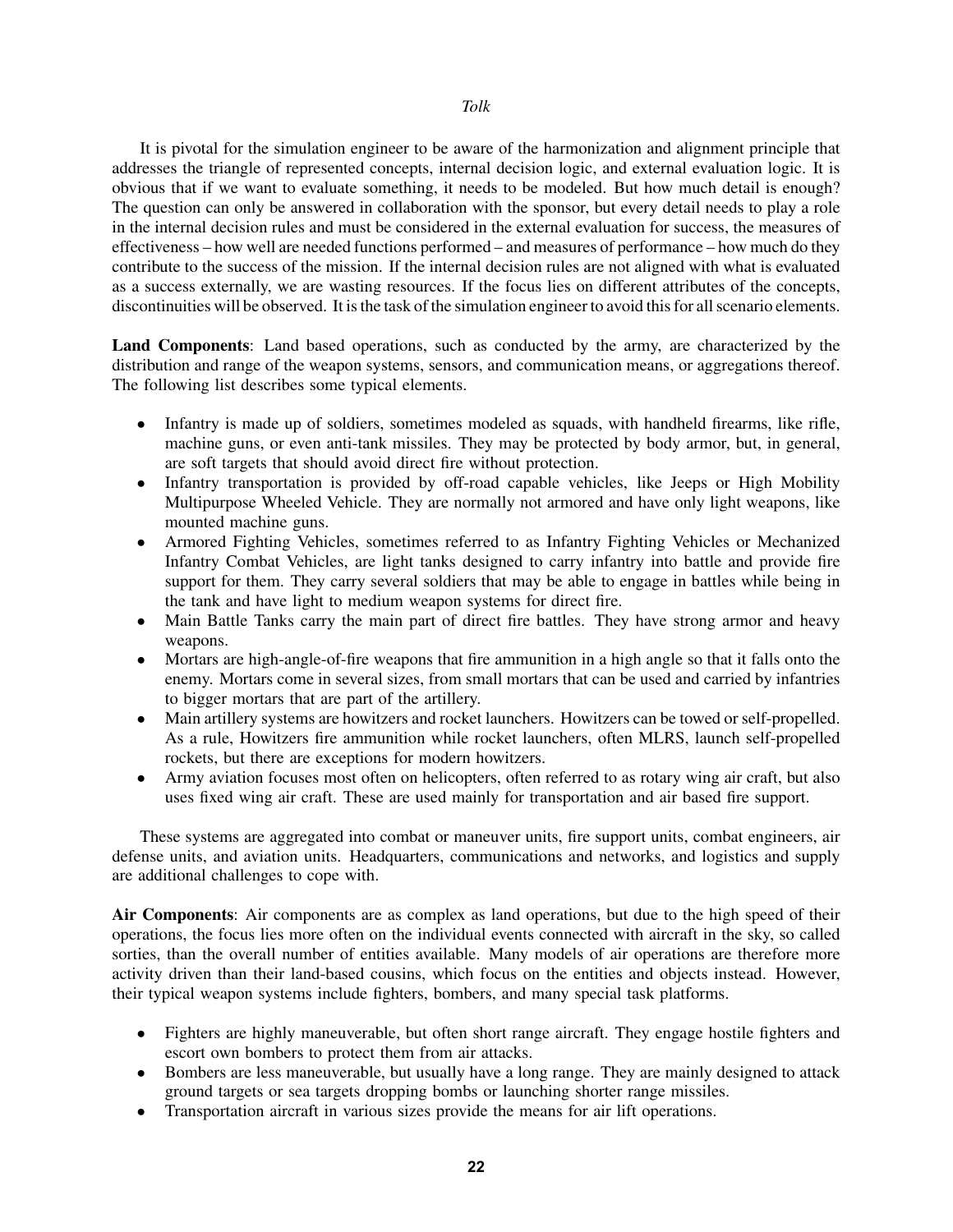- Drones are unmanned air vehicles that are controlled remotely for surveillance as well as combat operations.
- Command and Control and Intelligence aircraft provide all kind of means for command, control, communications, and sensing to air and ground forces. Long range surveillance and Airborne Warning systems belong to this group as well.

Many modern aircraft, in particular strategic bombers and intelligence platforms, are stealth platforms that are nearly invisible to radar observers. Due to the technical nature of air warfare, the available capabilities on the ground – ensuring a quick turn-around maximizing the number of sorties – are also important and often make up a significant part of the model.

If space-based entities, such as satellites, are modeled, they often fall under the lead of the air forces, but with increasing importance, more and more simulation systems are introduced with focus on this new element of warfare.

Another topic that is traditionally covered under air operations, but deserves its own group of models, is ballistic middle defense. In particular nuclear components and intercontinental missile defense are topics covered in models focusing on these topics.

Naval Components: Navy warships are complex and expensive, and are rarely built in large numbers. For models, this provides a special challenge, as even if two ships belong to the same category, they may still have clearly distinguishable capabilities reflecting the technical state of the art when they were built.

Naval forces conduct surface operations, underwater operations, and littoral operations. They can provide massive fire power by naval artillery, including missiles, as well as air power by naval air forces. They engage in sea mine warfare against surface and underwater vessels, actively as well as passively.

There are many vessel types - given the caveat already mentioned – such as

- Aircraft carriers that are deployable air bases on the sea.
- Battle cruisers and battle ships provide the artillery firepower and missile launching capability of naval force.
- Frigates and corvettes are used to protect battle ships and aircraft carriers, in particular against opposing submarines. Special submarine hunters focus exclusively on battles against enemy submarines.
- Destroyers and cruisers fulfill a similar role as frigates and corvettes, but their main weapon system is the torpedo.
- Tenders provide logistic and maintenance for the navy and the systems.
- Submarines are used for underwater warfare.

Coast guard operations usually fall under another jurisdiction than navy operations. As their tasks – in particular in peace times – are very different from navy tasks, they have to extend navy models to cover tasks like drug interdiction, alien migration interdiction, fishery violation, and search and rescue operations.

### 3.3 Supporting Guidelines

The North Atlantic Treaty Organization (NATO) Code of Best Practice for Command and Control (C2) Assessment [\(Alberts et al. 2002\)](#page-14-8) and the Technical Cooperation Program (TTCP) Guide to Experimentation  $(Labbé et al. 2006)$  are both guidelines helping the simulation engineer as well as the operations research expert to conduct better simulation-based experiments and analysis.

NATO Code of Best Practice for C2 Assessment: The NATO Code of Best Practice for Command and Control Assessment (COBP) was produced to facilitate high quality assessment in the area of C2. The COBP offers broad guidance on the assessment of C2 for the purposes of supporting a wide variety of decision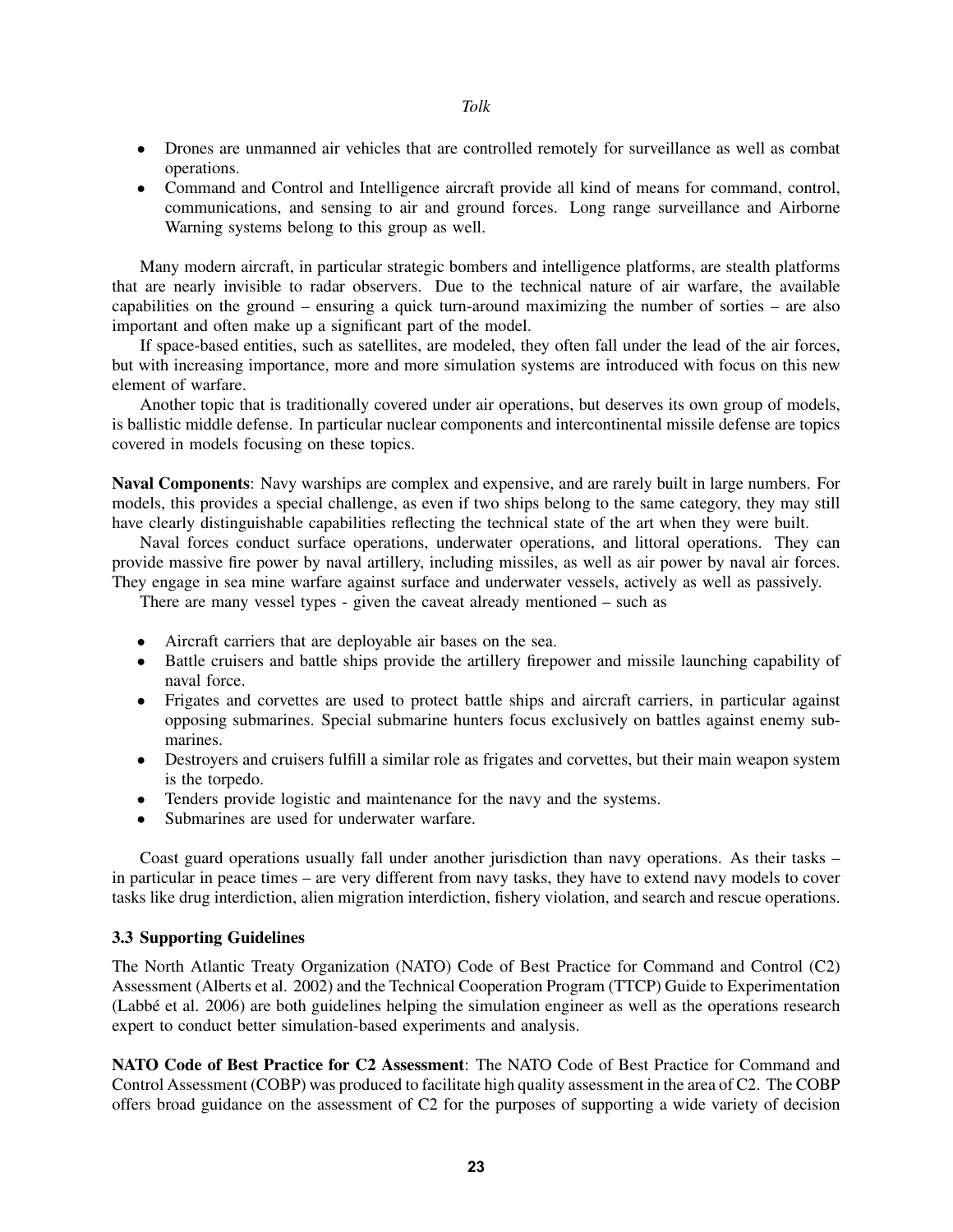makers and C2 researchers. The COBP presents a variety of operations and operational research methods related to combat modeling that can be applied and orchestrated in support of analysis and evaluation of C2 related research questions. As such, it is a best practice guide on how to apply various means of operations research within a combat modeling related study. Furthermore, the COBP is the product of international collaboration that has drawn together the operational and analytical experience of leading military and civilian defense experts from across the NATO nations. It represents the common understanding on how to conduct good C2 research within a coalition. In summary, the COBP enhances the understanding of best practice and outlines a structured process for the conduct of operational analysis for C2. It shows how to structure a study that utilizes combat modeling and distributed simulation. It can be downloaded without cost.

TTCP Guide to Experimentation – GUIDEx: TTCP is an international organization that collaborates in defense scientific and technical information exchange, program harmonization and alignment, and shared research activities for the five nations: Australia, Canada, New Zealand, United Kingdom, and the USA. The TTCP Guide for Understanding and Implementing Defense Experimentation (GUIDEx) provides critical guidance to support successful defense experimentation. It has been produced by defense experimentation expert representatives from the defense science and technology (S&T) organizations of these nations. Like the NATO COBP, it is distributed without cost.

The main objective of the GUIDEx is the application of scientific principles to conducting defense experiments. It emphasizes the need for frequent communication with stakeholders and utilizing integrated teams to conduct the work under observance of ethical, environmental, political, multinational, and security issues.

## 4 COMBAT MODELING

Modeling is the task-driven, purposeful simplification and abstraction of a perception of reality that is shaped by cognitive, physical, and legal constraints. The following subsections will cope with the combat modeling challenges that have to be addressed in every defense related model. In addition to [\(Tolk 2012\)](#page-14-0), these section utilizes [\(Deitz and Edwards 2009\)](#page-14-10) and [\(Strickland 2011\)](#page-14-11).

#### 4.1 Modeling the Environment

The environment is often assumed to be implicitly given, but it deserves as much attention as every other simulated entity. The reason is that the common battle space or battle sphere actually is situated, i.e., it builds the common foundation for how elements move, sense, act, and communicate. If the resulting virtual battle space differs significantly in two combat models that are linked or federated, the results will likely differ significantly as well. If the resulting simulation systems are composed, the result will be an unfair fight: a systemic bias that may be rooted in the different representation of the environment.

The environment comprises everything required by the simulated entities. If these are land entities, the modeling of terrain, cover, surface, etc. is of particular interest. For air force entities, clouds and wind and different temperatures in different air layers are important. For a sea based entities, current and salinity can be as important as the sea state – i.e. height of the waves. The ocean itself has a climate that is for submarines as important as the climate of the atmosphere is for the aircraft. So-called space weather influences satellites and need to be modeled when these entities are needed. In summary, everything that is perceived to be important for the defense domain should be included and not be simplified or abstracted away. If a certain attribute of the environment is needed, it has to be captured and modeled somewhere.

To give an example, modeling the environment for land-based entities is more than just using the terrain elevation. Many other factors are often needed, such as terrain roughness, the degree of urbanization and/or forestation, the vegetation and soil type, rivers, roads, and bridges, natural and man-made obstacles and barriers, precipitation, weight bearing capacity and many more details. Questions like "Does the season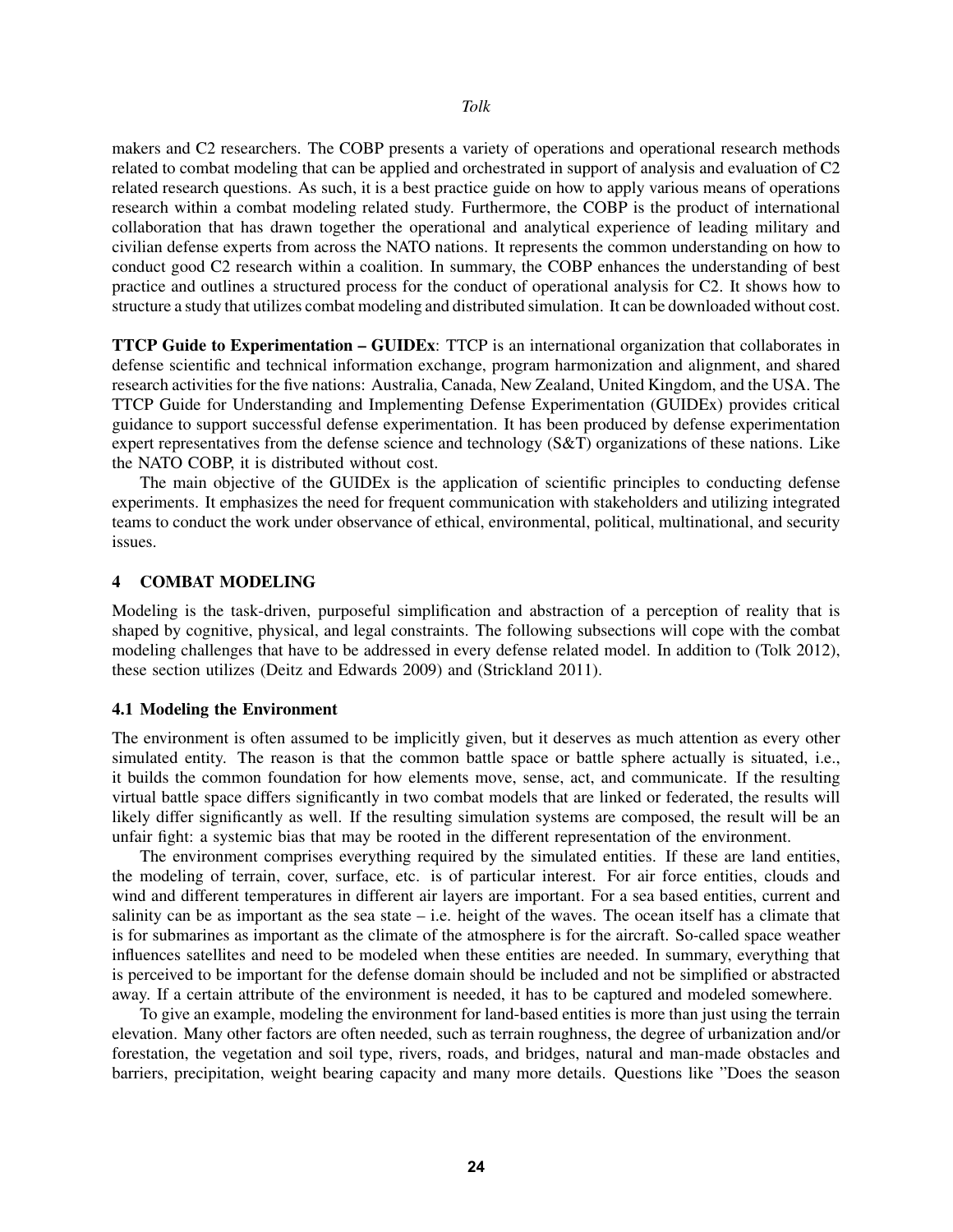make a difference for the model, as trees and bushes may have leaves or not?" have to be asked and answered.

For modeling the terrain, as a rule cells are used that capture the various properties, such as height or cover, as attributes. To compute the influence of the terrain on the current status and activities of a simulated entity, the attributes of the cell the entity is in as well as the attributes affected by the activity have to be considered in the computation. There are only three regular shapes that can be used to cover a plane without leaving gaps (excluding Escher–like irregular shapes): triangles, parallelograms, and hexagons. Triangles have the advantage that three points define a plane so that an area approximated by triangles can easily be visualized without any gaps in the representation of elevation, as long as the elevation is stored in the corners of the triangles. Parallelograms - with rectangles being a subgroup - allow the approximation of the terrain via a chessboard like structure of cells, allowing in particular the use of Cartesian grids, such as they are used in military maps. Hexagons allow the use of the advantages of triangles (by storing the elevation in each of the six corners as well as in the center, thus using de facto six triangles to represent the elevation), plus they provide for computation friendly definitions of distances: when numbering the hexagons accordingly the distance of two hexagons can be derived by simple additions and subtractions, avoiding the computationally intensive multiplications and square-root operations needed in Cartesian grid systems.

For all these aspects, we also have to understand if we are adding detail in support of the simulation or of the visualization. In the ideal case, every detail should be considered for simulation as well as visualization, but this practice is not always followed in real-world applications. It is good practice to understand visualization as a special form of external evaluation and apply the *Harmonization and Alignment Principle:* only if an attribute is used for the internal decision process it should also be visualized. Otherwise, we can easily become guilty to work with "smoke and mirrors" as our simulation visualization presents a different picture than the one used by the simulation itself.

This approach of using grid cells to capture the main characteristics is comparable to creating a "game board" on which the simulated entities are acting. Moving, sensing, and acting is guided by rules, similar to those being created for war games, just that they are captured as algorithms and are parametrized for more accuracy. However, the mental picture of the game board with the simulated entities being the figures influences many of the following algorithms, and even standard development.

#### 4.2 Modeling Movement

Modeling movement is strongly connected to the environment. Movement can be modeled implicitly or explicitly. Implicit mobility models outsource the computation of all mobility factors to produce mobility maps that are used to look-up the possible speed at runtime. Explicit mobility models use the mobility relevant properties of the simulated entity as well as of the relevant parts of the environment to compute the speed on the fly. The list of attributes can be rather impressive. The Army mobility model (AMM) utilizes the following vehicle attributes: vehicle weight, vehicle geometry (in particular ground contact geometry), vehicle power characteristics, dynamic reaction to obstacle impact, vehicle braking characteristics, front end strength, dynamic reaction to rough terrain, and the driver's tolerance to longitudinal shock. In addition, the following environmental characteristics are used to compute the speed: surface type, surface strength, surface roughness, slope, season, precipitation form (rain, snow), precipitation amount, obstacle geometry, obstacle spacing, vegetation size, vegetation density, and visibility characteristics.

Another important factor is the current task conducted by the simulated entity. If simply in transfer mode, cloud cover is no big issue for modern aircraft, but if visual contact is required to fulfill a mission, this can be a major slow-down factor. Similar observations are true for land forces as well: the same system in the same terrain will move differently when it simply moves into a new assembly area or when it is looking for enemies hiding in the terrain.

When modeling movement explicitly, point movement is often used to take these different aspects into account. Attributes of the system are used to compute a number of points that it can use to move in the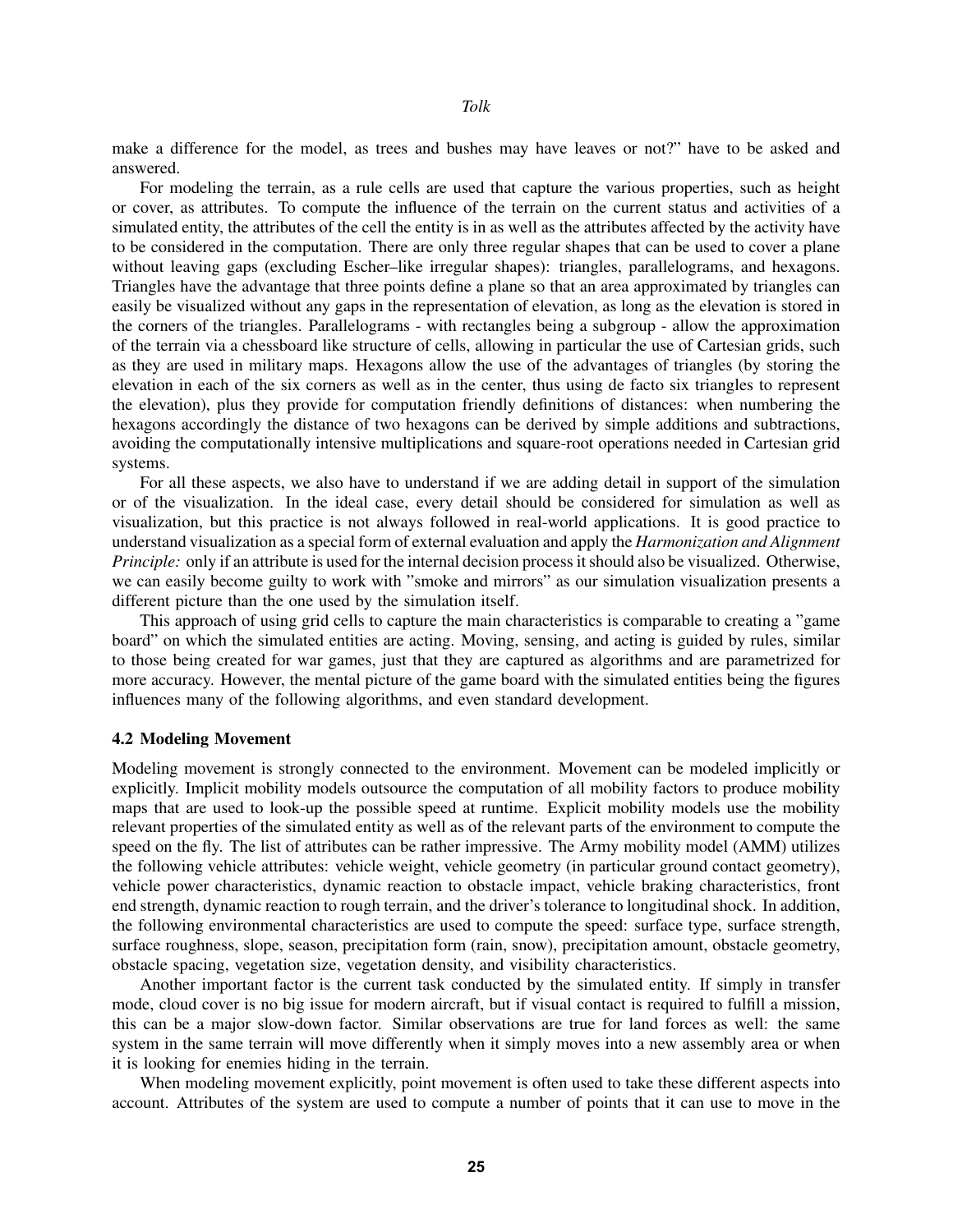current simulated time step. The attributes of the environment are also used to compute resistance points. How far a system can move is then defined by the point values. This simple approach allows to add tactical resistance values to terrain cells: if land mines are laid, it increases the value; if hostile systems can shoot at you in a certain cell, it increases the value; if artillery shoots into a cell, it increases the value; etc. The total resistance value is then the sum of environment and tactical resistance. Optimization algorithms can now be used to compute the path of least resistance, providing simulated entities with the ability to move using artificial intelligence to behave tactically appropriately.

When using models that aggregate several weapon systems into a unit, or even several units into a higher unit, these point algorithms have to be modified. Usually, the unit schema are used that prescribe the distribution of systems – or units – within this schema. Typical arrangements on the tactical level are lines, columns, or wedges. It is common practice to select a reference system within this schema, often the leader of the formation, that is used to compute the movement. All other systems follow accordingly. The schema is often used to present a tactical standard schema that needs to be adopted to the current terrain constraints. For higher aggregates, shapes like circles or rectangulars are often used. To avoid any model artificiality, the tactical schema are often adapted to the terrain.

Finally, the results of a combat situation may influence the speed and movement as well, in particular casualty numbers that usually slow the speed down. The casualty rate is another factor. The way these factors influence the speed may be highly dependent on other states of the unit: a veteran unit may slow the operation down to get a better idea of what is going on while a new unit may panic and rush. In an open terrain, the unit may run for cover, etc. These are decisions the simulation engineer needs to make with the user of the model. In any case, all these factors and their effect need to be captured and documented for validation.

#### 4.3 Modeling Sensing

The easiest way to model sensing is to give simulated entities full access to all the information available in the model: the ground truth. In reality, weapon systems and units do not see and know everything. Their decision is based on a perception of their situation that is incomplete and inaccurate. The more information is provided via communication with other units and the better the results are that are observed by its own sensors, the better is the perception of the unit.

There are many types of sensors: acoustic sensors, like microphones or hydrophones, that listen for sounds in the environment. Chemical sensors that identify chemical and biological substances. Electromagnetic sensors observing changes in the electrical and magnetic field. Thermal sensors, such as infrared sensors, utilize changes in heat. Optical sensors observe the visible spectrum of the electromagnetic spectrum. For all these sensor types, the target–background–ratio is pivotal: if the signal of interest is overshadowed by the same or very similar signals from the background, it can hardly be detected: a weak sound in a noisy environment cannot be heard, a chemical agent that smells just like the environment cannot be detected. The reason for using camouflage is to blend optically into the environment, etc. Therefore, in order for a sensor to detect a target, three requirements have generally to be fulfilled:

- The sensor has to be able to detect a certain property or a combination of properties (like an infrared spectrum)
- The target exposes at least one of the observable properties (like giving out heat in the detectable infrared spectrum).
- The background does not expose the same observable property or at least is significantly different (the environment is colder than the target).

Not fulfilling one requirement prevents detection of the target. This requires, however, that important attributes observable for weapon systems or units must not only be modeled for the targets, but also for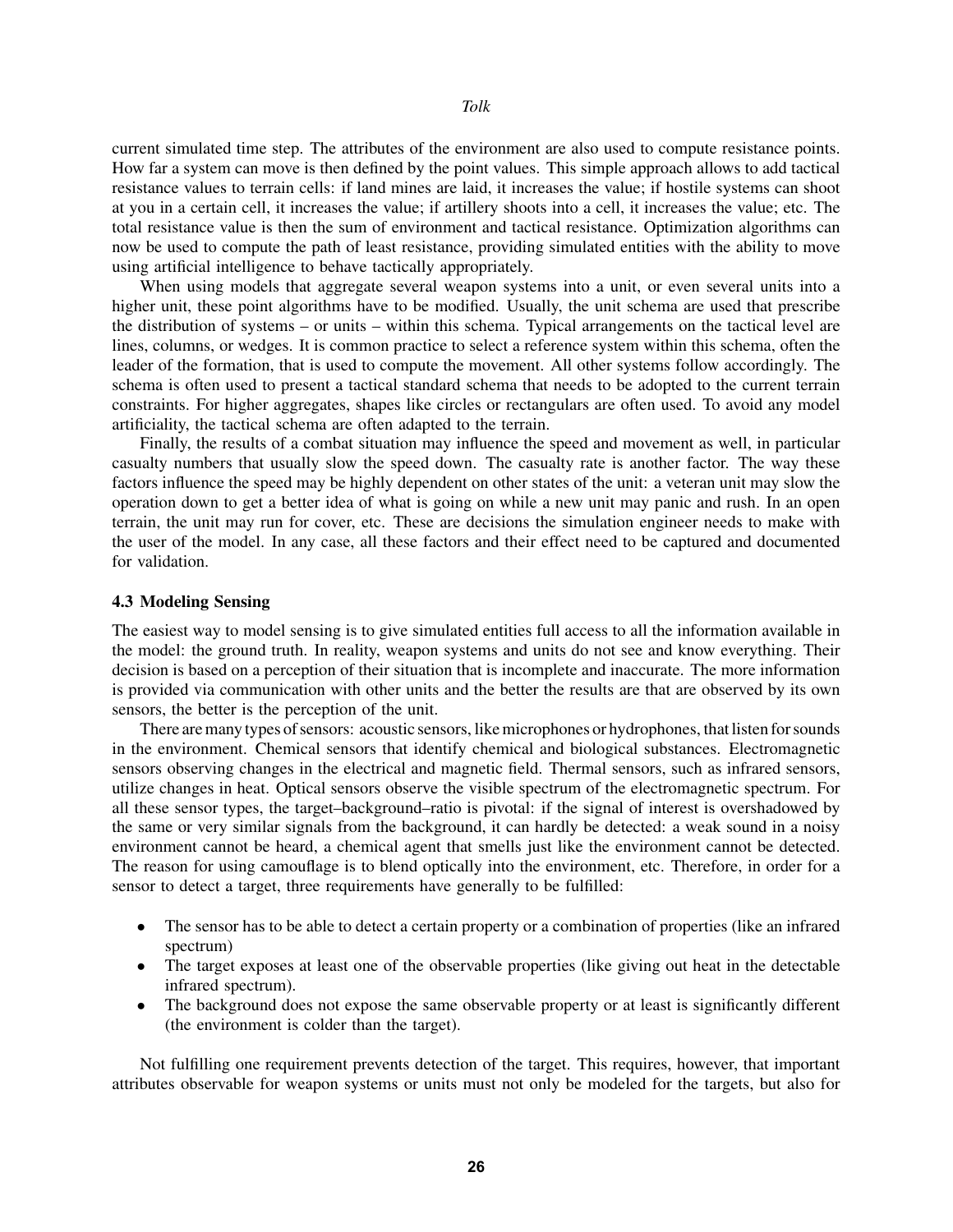the environment. If we don't know how hot the environment is, we cannot determine if an infrared sensor is effective, etc.

The steps of creating a perception are normally observing the assigned area, detecting that something is present, tracking the movement of this object, classifying the type of the detected object, recognizing whose side the object is on, and identifying the details. In combat, this usually leads to target acquisition.

Line–of–sight algorithms play a special role, as they define if two systems can see each other or whether an obstacle is in the way. To save computing time, they are often used in advance to produce visibility maps that provide the information which environmental cells can be observed from the current one.

Radar and sonar models are more complex than line–of-sight applications and take many additional factors into account, like transmitted power, the gain factor of the antenna, cross–section of the target radar, noise and temperature of the radar system, and more. High resolution models also take the earth curvature into account and compute reflection characteristics of the observed waveform in the observed environment.

There are many options utilized for modeling sensing, from simple cookie–cutter function to computationally expensive high–resolution models of ray tracing and wave distribution. For the simulation engineer it is therefore important to capture and document all these aspects to avoid unfair combinations of applied sensor models that create a systemic bias of this composition. If, e.g., one model includes a sensor that can penetrate an environmental obstacle while the other model uses line–of–sight based perceptions, this can lead to unfair fight constellations. Similarly, it is important to understand which attributes are used to create a perception and what values for them have what effect on the modeled sensors.

#### 4.4 Modeling Effects

Although there are many effects on the battlefield, the main effect looked for is attrition of the opponent. Most combat models on the entity level are looking at the probability of hitting the target, i.e., how accurate is the shot, and the probability that the hit kills the target, i.e., how efficient is the ammunition used against the armor of the target. To compute the effects, models distinguish between direct fire weapons, that require a line–of–site between shooter and target, and indirect fire weapons.

The standard formula used for direct fire weapons is:

$$
P_k = P_{k|h} * P_h \tag{1}
$$

 $P_h$  is the probability to hit the target with the current shot. The conditional likelihood to destroy a target when it is hit is  $P_{k|h}$ . The resulting probability to kill a target with a given shot is computed to  $P_k$ . If you shot more than one shot at the target, the overall probability to destroy combines with *n* shots to  $P_k^n = 1 - (1 - P_k)^n$ . These *n* shots can result from one shooter shooting *n* times in a short period of time or from *n* shooters shooting at the same target. However, for salvos, like machine gun fire, another formula is used.

Indirect fire weapons compute the effect by the lethal area of one shell *A<sup>l</sup>* compared to the overall target area  $A_T$ . One shell destroys a target in the target area with the likelihood of  $P_k = A_l/A_T$ , A salve of *n* indirect fire shells targeted at the same area computes the likelihood to destroy a target in the target area to  $P_k^n = 1 - (1 - P_k)^n$ .

Not every shot destroys the target completely. In many combat models, the following damage classes are defined: fire power kill, movement kill, communication kill, and catastrophic kill. The catastrophic kill is a total loss of the target, the other categories are self explaining. The probability computations for these events are equivalent to those described above.

Some models alternatively use a game-based point system to compute if a system is destroyed or not. Every system receives a certain point level in the beginning, and every duel reduces the points while maintenance can increase the points. If the points fall under a certain threshold, the system receives the related damage.

For aggregated combat models, the so-called Lanchester equations are still used to compute attrition of forces. Frederick W, Lanchester formulated them in 1916 to show the usefulness of force accumulation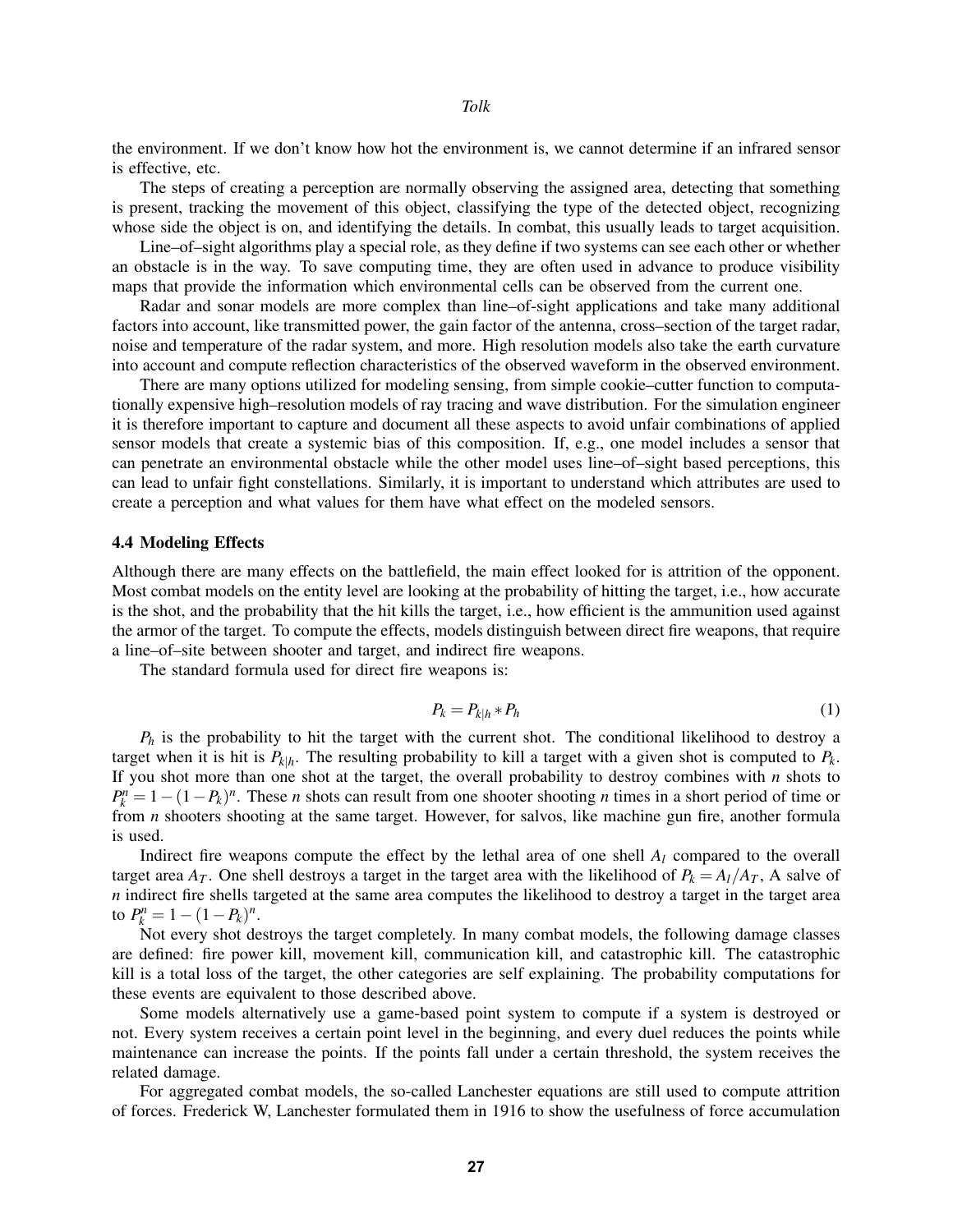in modern warfare. He looked at units as force collections that mainly decrease the number of opponents within duels while simultaneously being decimated by them as well, both based on attrition coefficients depending on the duel situation. This view results in differential equations describing the battle and the number of forces to be expected on both sides over time.

In direct fire, the amount of destroyed targets on the blue site *dB* depends only on the number of red shooters at the given time  $R(t)$  times the red Lanchester coefficient  $l_r$ . The same is true on the opposing site as well. To solve the differential equation for  $(B(t))$  and  $R(t)$  at any given time, we need to know the initial force numbers  $B_0$  and  $R_0$ . The result is the so–called square law for direct fire attrition:

$$
l_b[B_0^2 - B^2(t)] = l_r[R_0^2 - R^2(t)]
$$
\n(2)

In indirect fire, the number of destroyed targets is proportional to the amount of targets in the target area as well as the amount of shooters shooting into this area. Therefore, the amount of red losses depends on the number of blue shooters, the number of red targets, and the attrition coefficient:  $dR = l_b B(t)R(t)$ . The blue losses are computed equivalently. Resolving these differential equations results in the linear law for indirect fire attrition:

$$
l_b[B_0 - B(t)] = l_r[R_0 - R(t)]
$$
\n(3)

The military operations research community derived many additional Lanchastrian equations to support the analyses of attrition. Coefficients were derived analytically as well as empirically. Although often criticized for the many assumptions and constraints, these equations are still in use. So far, no alternative with a similar solid mathematical foundation has been agreed upon.

#### 4.5 Modeling Communications and Decision Making

We already learned about the importance of communication in the creation of a perception, which can be highly improved if information from trusted sources regarding the current situation are received by the unit or weapon system that needs a better situational awareness. Generally, communication between systems and units is pivotal to exchange information and orders between superior and subordinates. Information is also often exchanged between neighbored units. The command and control structure between units is the main guide when setting up theses communication channels. In particular for distributed planning, the communication of operational orders became increasingly important. While many CAX system still outsource the decision making and planning to the training audience, constructive simulations become more and more sophisticated in modeling command, control, and communication of the related pieces of information.

When modeling the communications explicitly, line–of–sight models coupled with range models are still an often used option. If two communication devices can share information, like radios working on the same frequency, and they are within range and connected via line–of–sight, they can communicate. More detailed simulation models capture for each information exchange requirement the necessary communication means, the required or usable channels, the required bandwidth, and capacity and time constraints. If more than one option exists, optimization algorithms can be used to compute the best use of all communications means.

Some aggregate models assume perfect connectivity, but allow for time delays. Others use the connection probability to compute if a message makes it through or not. An increasing number of approaches explicitly model network communication, such as the Optimized Network Engineering Tools (OPNET) model group. Newer concepts, like airborne networks, or digital radio based tactical Internet options, require new models that are more and more shared with industry, as they are used for cellphone coverage, etc., as well.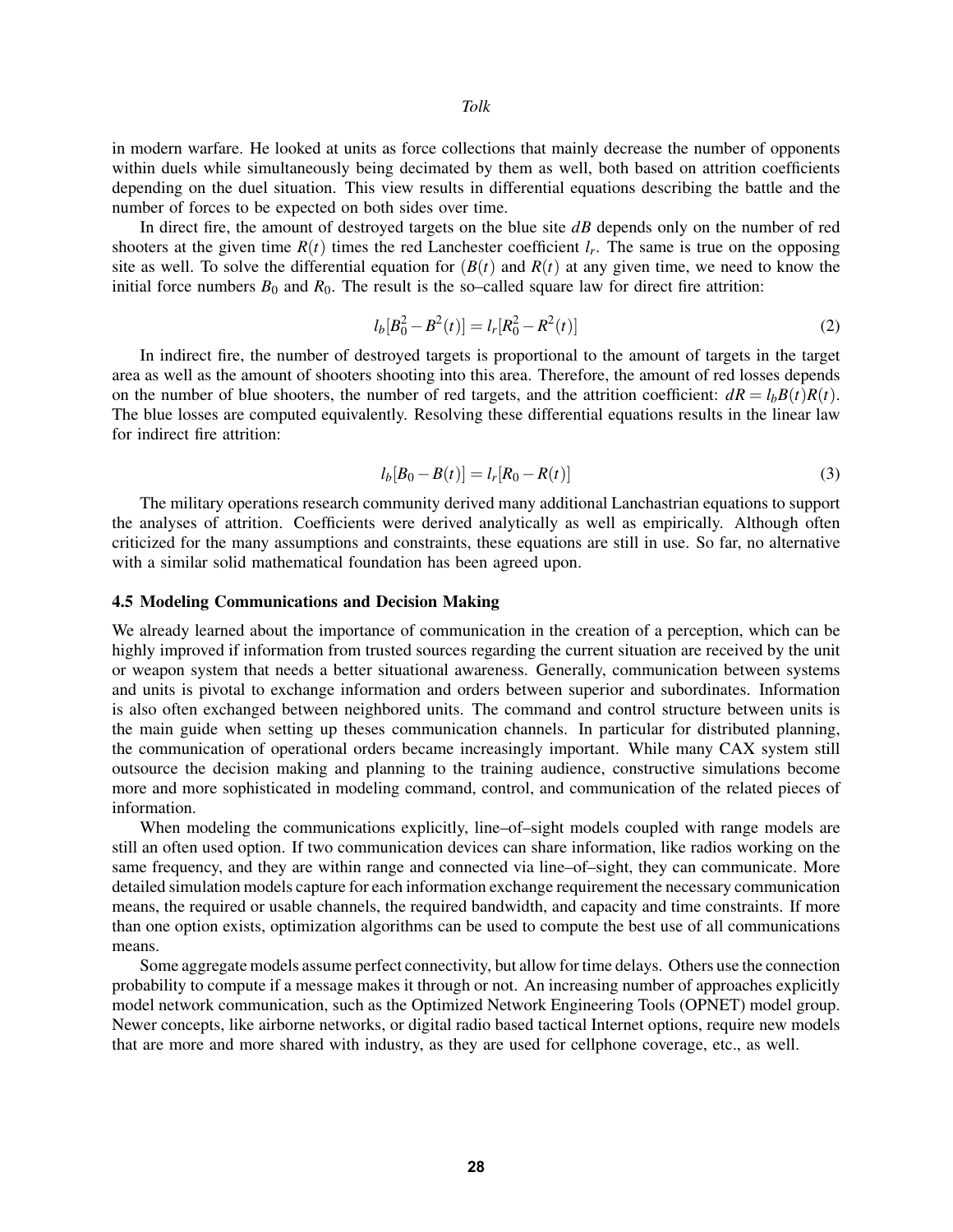## 5 DISTRIBUTED SIMULATION

The last sections gave an idea about the multitude of options to model the environment and the entities, and how they move, look, shoot, and communicate in their virtual battle space. It is already a challenge to ensure consistency in a single model, but this challenge increases when several independent simulation systems shall be federated to support a common training event or some analytic activity. The two subsections of this section will first address some general challenges of distributed simulation and then have a short look at supporting interoperability standards.

# 5.1 Challenges of Distributed Simulation

This subsection focuses on what tasks a simulation engineer will face when executing distributed simulations where independently developed systems are performed on autonomous networked computers supported by information exchange models and protocols that govern the exchange of information between these simulation systems. The tasks of a simulation engineer in this context in general can be summarized as follows:

- Selecting the best simulation systems in support of the task,
- Composing the simulation systems into a federation,
- Exposing the information needed by other simulation systems conform with the selected interoperability protocol,
- Integrating the information provided by other simulation systems via the interoperability protocol into the respective receiving simulation systems,
- Avoiding inconsistencies, anomalies, and unfair fight situations,
- Addressing additional issues regarding multiple interoperability protocols that are used within the federation,
- Ensuring that all simulation systems and information exchange models are initialized consistently,
- Ensuring that all information needed can be exchanged via the supported information exchange models and interoperability protocols during execution.

We will first look at the various roles that simulation systems and the runtime infrastructures have to play before we look into commonalities and differences of interoperability and composability.

Simulation Systems and Runtime Infrastructures: The main reason for building a federation is the coupling of functionality of contributing systems to provide a new capability. To allow this, the common entities, events, and state changes represented in participating simulation systems must be represented in both systems consistently and synchronized, that means the challenges of temporal and mapping inconsistencies must be addressed. To this end, the infrastructure that supports the interoperability protocol and the information exchange model must support three requirements: (1) All information exchange elements must be delivered to the correct simulation systems (effectiveness); (2) Only the required information exchange elements must be delivered to the simulation systems (efficiency); and (3) The delivery must happen at the right time (correctness).

Synchronizing time and avoiding time anomalies is one of the most challenging tasks. It is not surprising that many solutions focus on real–time solutions that do not require a complex time-algorithm ensuring consistencies of temporal cause–effect chains in multiple time representations.

*Just adapting an interface to a protocol is generally not sufficient to prepare an interoperable solution.* No matter how we create the federation, the individual simulation systems must be able to fulfill a set of tasks as well. This needs to be supported by the design of the simulation system from the beginning:

• All information that needs to be provided from the system to the federation needs to be retrieved and mapped to the protocol used.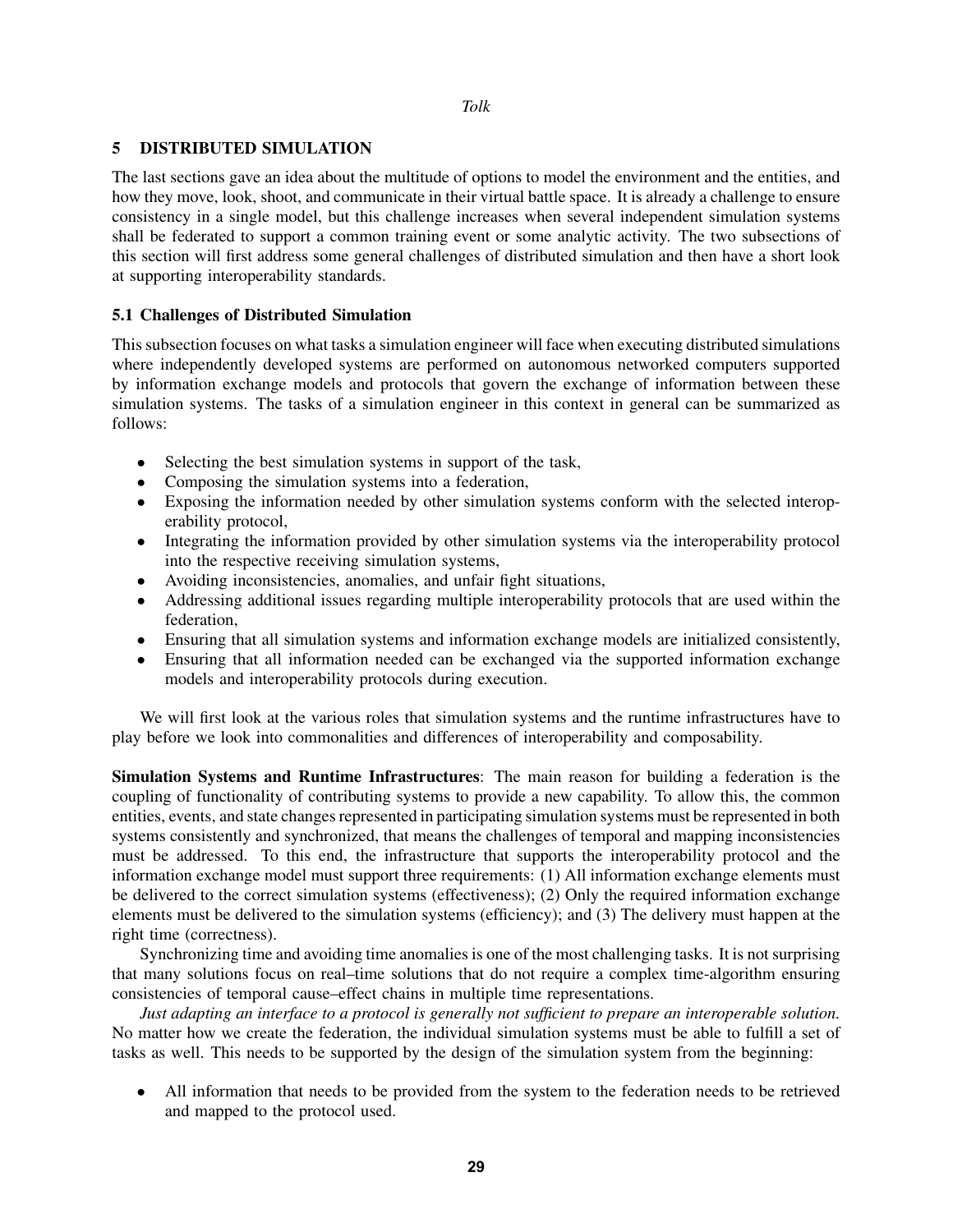*Tolk*

- All information provided by the federation to the simulation system needs to be read from the protocol and mapped to internal representations.
- The simulation system must consider in its algorithms which information it can change and it needs to update, and which information is owned by another system and only represented for awareness.
- The simulation system must be able to set its time in accordance with the supported protocol, actively and passively.

Interoperability and Composability: The M&S community understands interoperability quite well as the ability to exchange information and to use the data exchanged in the receiving system. *Interoperability* can be engineered into a system or a service after definition and implementation. Alternative data representations can be transformed into each other as long as the constraints are understood. Only when data have to be disaggregated (which requires that the information that got lost in the aggregation process be reinserted) the engineer has the problem from where to extract this needed information, but often heuristics can be applied that lead to satisfactory results. *Composability* is different from interoperability. Composability is the consistent representation of truth in all participating systems. It extends the ideas of interoperability by adding the pragmatic level to cover what happens within the receiving system based on the received information. In contrast to interoperability, composability cannot be engineered into a system after the fact. Composability requires often significant changes to the simulation to ensure that a research question is either answered equivalently in all participating simulation systems, or it is not answered at all. Inconsistent versions of truth are not allowed.

### 5.2 Interoperability Standards

Two standards have been developed for simulation interoperability that will be described here. Many alternative options are possible, like using not standardized, but internationally successfully applied solutions as described in [\(Powell and Noseworthy 2012\)](#page-14-12), or using more general solutions like semantic web methods, but describing these options goes beyond the context of this tutorial.

IEEE 1278: Distributed Interactive Simulation (DIS): The IEEE 1278 Standard for Distributed Interactive Simulation (DIS) evolved from the SIMNET project of DARPA. There are five volumes: IEEE 1278.1 – Application Protocols; IEEE 1278.1A – Supplement to Application Protocols: Enumeration and Bit-encoded Values; IEEE 1278.2 – Communication Services and Profiles; IEEE 1278.3 – Exercise Management & Feedback (EMF): Recommended Practice; and IEEE 1278.4 – Verification Validation & Accreditation. Of particular interest for this tutorial are the enumerations that standardize the so–called Protocol Data Units (PDU) used to exchange information.

DIS was mainly developed to support simulators. They are connected via a network supporting the application protocol, such as an Ethernet token ring. The PDUs are broadcast from the sending simulator to all other simulators on the network. If they can use the information, they do so, otherwise they ignore the data package. The PDUs are standardized to the bit level. Each PDU comprises of a header and the pay load. The header allows the receiving simulator to decide if this data is of interest. They payload comprises the information describing details on the originating and receiving entity and the type of event. There are 50 types defined, such as fire, detonation, and collision events, but also transmitter, designator, and signal events. Some PDUs allow to create new objects or delete objects no longer needed.

The general characteristics of DIS are the absence of any central management; all simulations remain autonomous and are just interconnected by information exchange via PDUs; each simulator has an autonomous perception of the situation; cause-effect responsibilities are distributed for the PDUs to minimize data traffic. There is no time management or data distribution management. The PDUs are transmitted in a ring or on a bus and each simulator uses PDUs that are directed at one of his entities.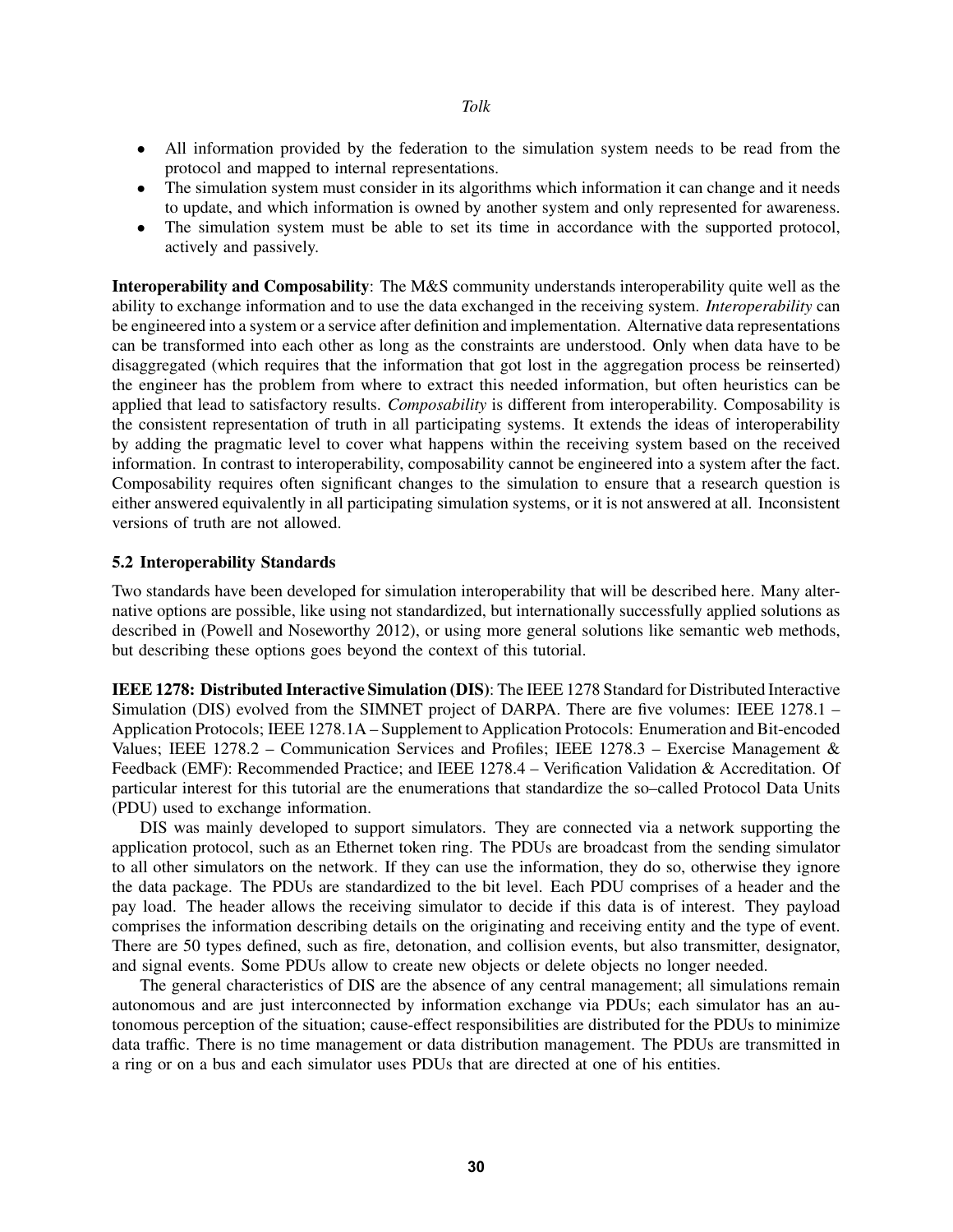IEEE 1516: High Level Architecture (HLA): The IEEE 1516 Standard for Modeling and Simulation High Level Architecture is defined by three core volumes, all updated in 2010: IEEE 1516 – Framework and Rules; IEEE 1516.1 – Federate Interface Specification; and IEEE 1516.2 – Object Model Template (OMT) Specification. In addition, the IEEE 1730-2010 - Recommended Practice for Distributed Simulation Engineering and Execution Process (DSEEP), augmented by the IEEE 1730.1-2013 – IEEE Recommended Practice for Distributed Simulation Engineering and Execution Process Multi-Architecture Overlay (DMAO), are of interest, as they define rules and guidelines on the development of standardized simulation federations.

The HLA was developed to unify various distributed simulation approaches within the US DoD and has been adopted by NATO as well. The objective of HLA was to define a general purpose architecture for distributed computer simulation systems. It defines a federation made up of federates, which are the simulation systems, and the connection middleware that allows the information exchange between the simulation systems. To this end, three components are defined by the technical parts of the standards. The *HLA Rules* describes the general principles defining how the federation and the participating federates work together, i.e., how responsibilities for updates are shared, who does what when, etc. The *Interface Specification* defines information excahnge between the middleware, called Runtime Infrastructure (RTI), and the federates. It provides an application interface in both direction: what services provided by the RTI the simulation system can call, and what services the RTI will call in order to request something from the simulation system. The *Object Model Template (OMT)* that defines the structure of the information exchange between the federates via the RTI. Six management areas are provided for effectiveness, efficiency, and timeliness: federation, declaration, object, data distribution, time, and ownership management.

The OMT defines what information can be exchanged. In principle, there are two categories of information that can be exchanged, which are persistent objects and transient interactions. The main difference is that interactions are broadcast just once while objects are created, they can be updated, they can change ownership, and they can be destroyed. All interactions and objects including parameters and attributes and other definitions build the Federation Object Model (FOM). The information exchange within the federation is done in orchestration of RTI services with the OMT definitions. The information provided in the OMT defines what information can be exchanged between the participating federates, the services provided by the RTI defines define how the information can be exchanged.

### 5.3 Current Developments

With the increasing move of IT solutions to web-based solutions and cloud services, the use of composable solutions for combat models is researched as well. The NATO efforts to build M&S as a Service, such as described [\(Hannay and van den Berg 2017\)](#page-14-13), has been leading the way for the international community. In addition, system developments in all domains resulted in an increased in data exchange requirement via multimodal interfaces. In the military domain, the next generation of weapon systems have increased integrated sensor, fusion, and battle management capability. Each weapon system has multiple sensors requiring data in a variety of formats with different scope, resolution, accuracy, structure, etc. When they are derived from the same real world referent, they have to be aligned, but not more than they would be when observed in the real world, adding noise, errors, etc. Overall, a new simulation infrastructure is needed that will allow for scalable, flexible, adaptable, modular, and configurable solutions. Some selected developments were recently compiled in [\(Tolk, Valverde, and Clapis 2019\)](#page-14-14).

# 6 CONCLUDING REMARKS

This tutorial could hardly scratch on the surface of all topics. Simulation engineers need to understand the fundamentals of combat and the related missions and tasks, they have to know the basics about the weapon systems and the tactics and procedures, and they have to understand how to model all aspects accordingly. Once modeled, the simulation system must be implemented allowing to be used in distributed operations and exercises. Therefore, the engineers need to understand the computational and conceptual challenges of